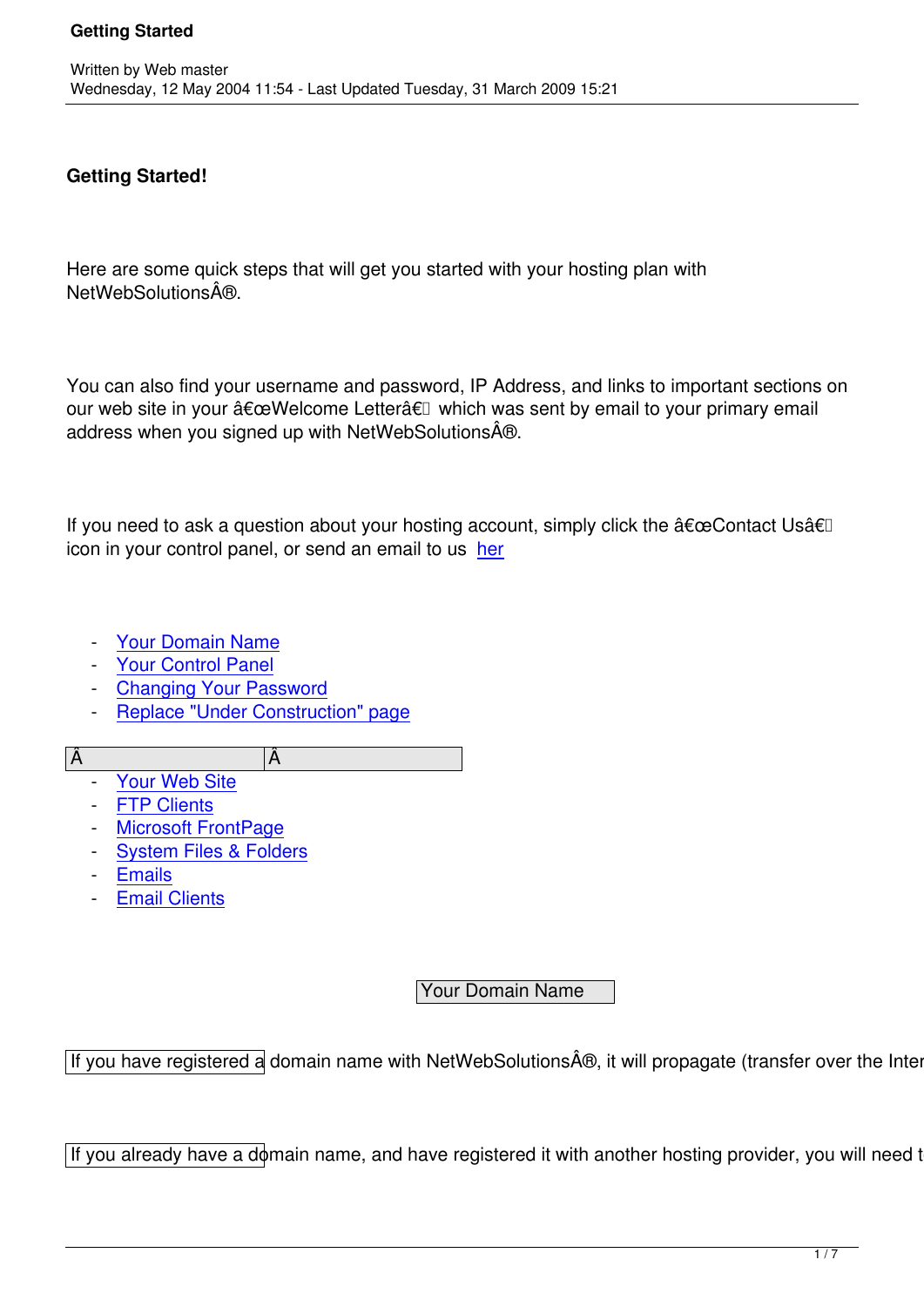You will need to contact your Domain Registrar (Network Solutions, Register.com, TuCows, etc.) and point

- You can do this by chaning your name servers to point to:
	- o Primary: NS1.NETWEBSOLUTIONS.COM
		- o Secondary: NS2.NETWEBSOLUTIONS.COM
- Propagation will take 24-72 hours, until you can use your domain name with NetWebSolutions®. Un

**Back to Selection Menu** 

 [Y](../site2/content/view/17/87/#selection)our Control Panel

All NetWebSolutions® accounts have a customized control panel, which allow you to build a rofessional w

You can access your control panel by going to:

http://yourdomain.com/menu

[If your domain has recently b](../site2/content/view/17/87/)een transferred and it is in the process of propagating you can access your co

http://YourIPaddress/menu

[Back to Selection Menu](../site2/content/view/17/87/)

 [C](../site2/content/view/17/87/#selection)hanging Your Password

When you receive your a€ceWelcome Letterâ€ $\square$ , one of the first things you will need to do is change your password.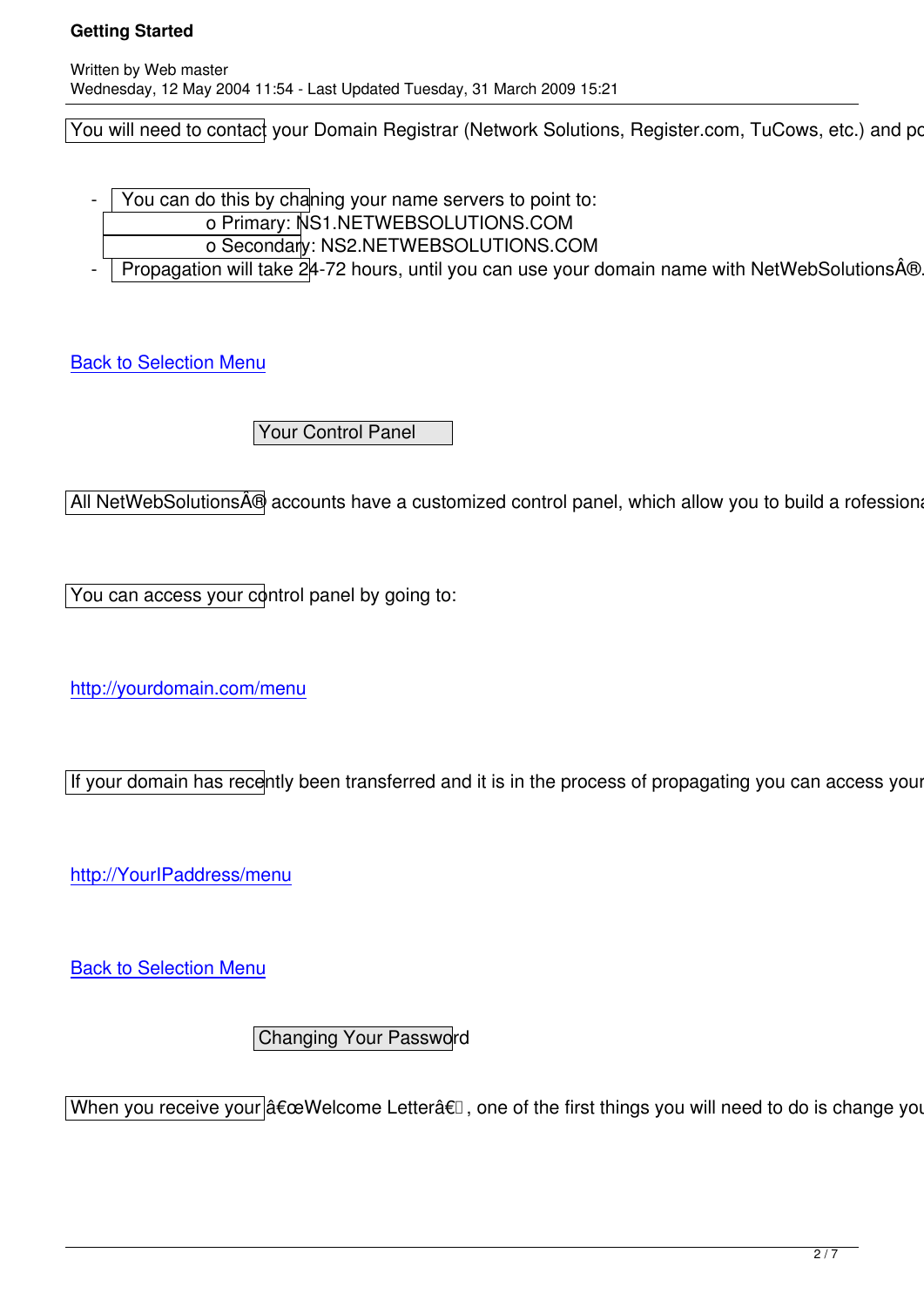You can change your password by simply:

- 1. Login to your domain manager by going to your ipaddress/menu and entering the username and pas
- 2. Click on the  $\hat{a} \in \mathbb{C}$ change Password $\hat{a} \in \mathbb{I}$  icon
- 3. Your password must be at least 8 characters long
- 4. When changing your password to the control panel, it will not change the password to your MySQL,
- 5. If you forget your Front Page extension passwords, you can uninstall and reinstall the extensions to reset the pass

Back to Selection Menu

 [R](../site2/content/view/17/87/#selection)eplace the Under Construction Page

This can simply be done by changing your home page name to index.html not index.htm

Note: | If you are using Microsoft or FrontPage, you do not need to choose the www folder

If your page has one of the following filenames, you can delete the existing index.html and your page will automatically show up.

index.htm - welcome.html - welcome.cgi - index.html - index.shtml - index.cgi - index.php - index.phtml - default.htm

Simply delete the index. html file and anything in the above list will automatically come up.

If you see the "forbidden†error when viewing your web site, this is because you have deleted the inc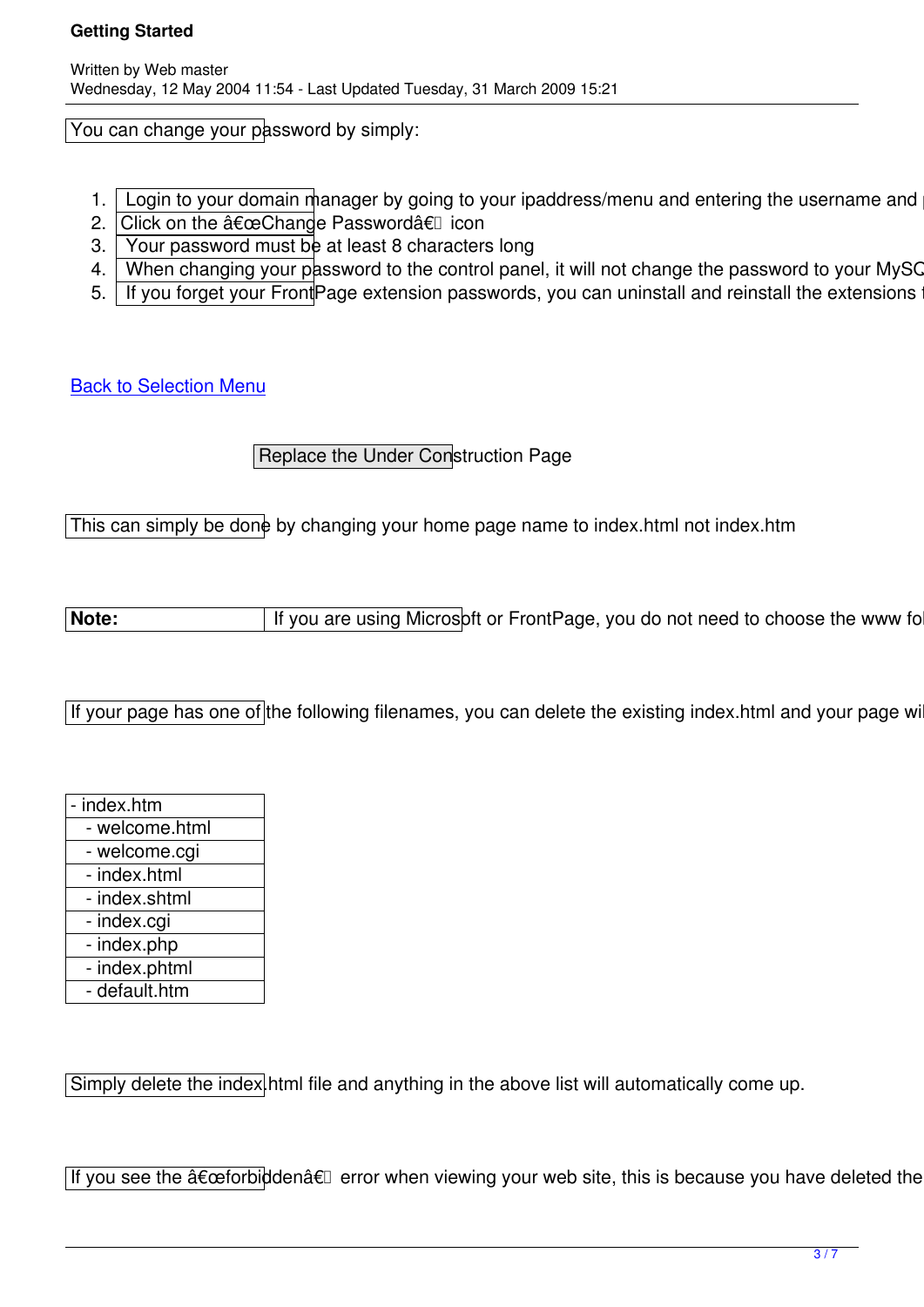Written by Web master and Web master and Web master and Web master and Web master and Web master and Web master Wednesday, 12 May 2004 11:54 - Last Updated Tuesday, 31 March 2009 15:21

**Back to Selection Menu** 

 [Y](../site2/content/view/17/87/#selection)our Web Site

Below is a list of common tools available for publishing your web sites.

Note: Make sure when you upload your home page to the directory; you name your main page index.html (

(If the tool or program you are using is not listed below, you can still use it and we still support it, we simply

- SiteXpress (Web Site Design Suite)
- FrontPage 97
- FrontPage 98
- FrontPage 2000
- Netscape Composer
- Dreamweaver
- Macromedia Flash
- Adobe GoLive

**Note:** NetWebSolutions  $\hat{A} \oplus \hat{p}$  over design services. If you are interested in

**Back to Selection Menu** 

**FTP Clients** 

Here are some examples of FTP applications you can use to upload your web site.

| - WsFTP        |  |
|----------------|--|
| - CuteFTP      |  |
| - File Manager |  |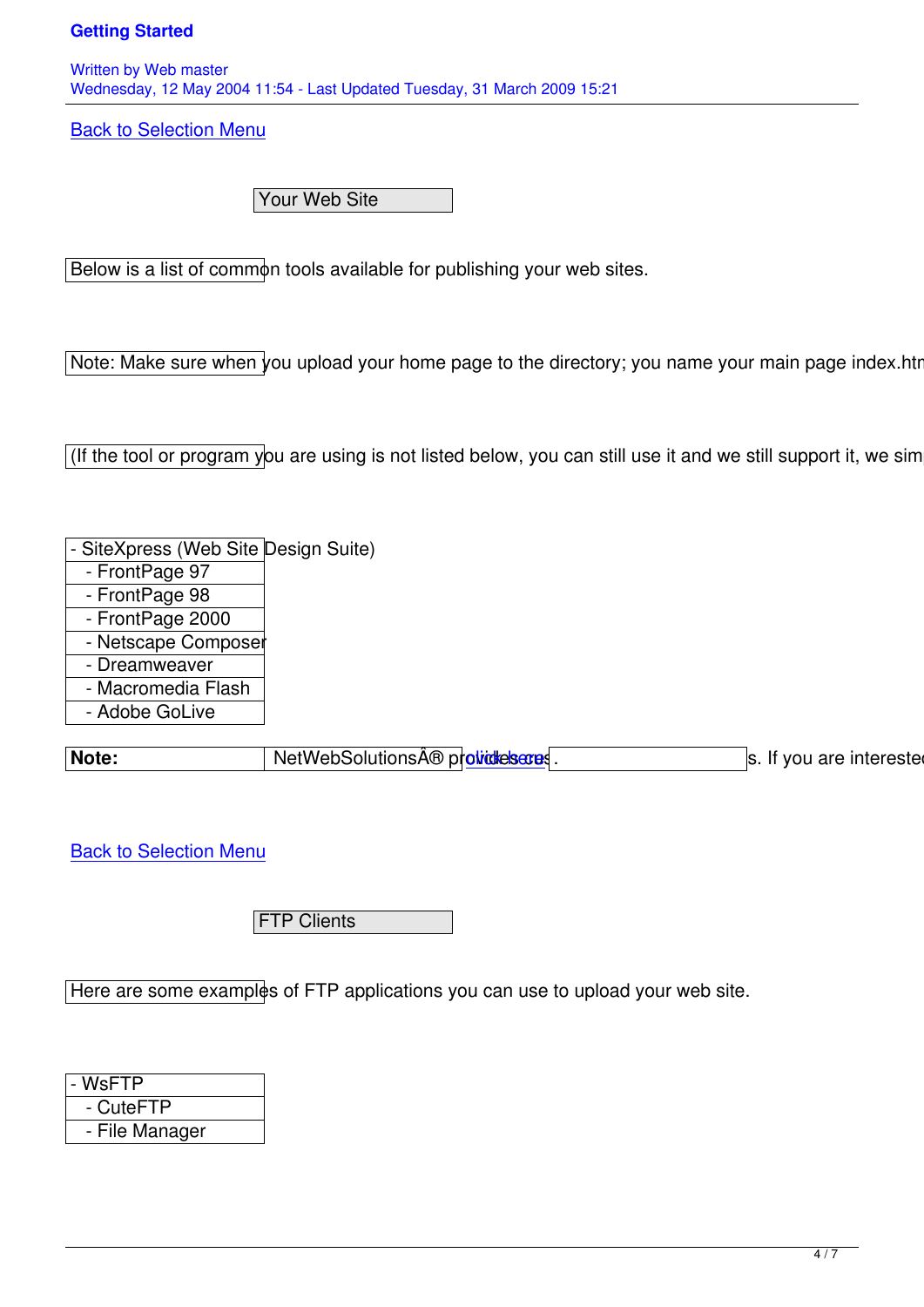Written by Web master by Web master by Web master by Web master by Web master by Web master by Web master by W Wednesday, 12 May 2004 11:54 - Last Updated Tuesday, 31 March 2009 15:21

You can see step-by-step video tutorials for each FTP application at our Support Section.

**Back to Selection Menu** 

 [M](../site2/content/view/17/87/#selection)icrosoft FrontPage

If you are going to be using Microsoft FrontPage to publish your web site, you will first need to install MS Fr

 $\sqrt{v}$  You can do this by going to your control panel, and clicking the MS FrontPage button, wait 30 minutes befo

**Back to Selection Menu** 

 [S](../site2/content/view/17/87/#selection)ystem Files and Folders

You can view your system files and folder on your server by using the "File Managerâ€l icon in your Control

**Warning: Do Not DELETE the following files or folders:**

| /yourdomain-www    |
|--------------------|
| /www               |
| /yourdomain-logs   |
| /yourdomain-mail   |
| /yourdomain-secure |
| /www/cgi-bin       |
| /www/stats         |
|                    |

**Back to Selection Menu** 

 [E](../site2/content/view/17/87/#selection)mails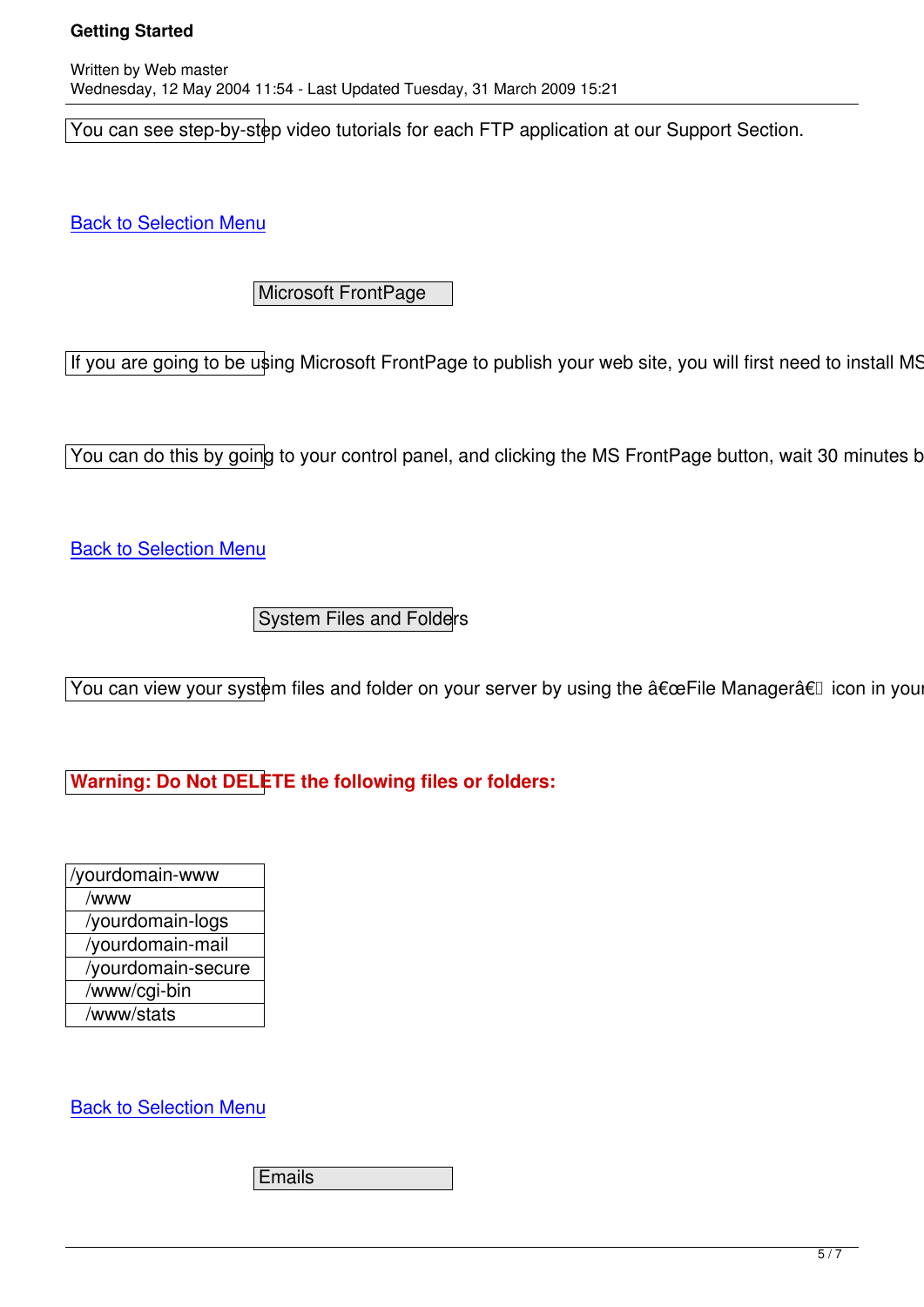You can read your email by going to your Control Panel. A link to your control panel is provided in the "'

To add an account just dick@6@MelonAddresse This email address is b(), and put in a password this and the

**Back to Selection Menu** 

 [E](../site2/content/view/17/87/#selection)mail Clients

To Read, Compose, Write email you can use any of the email clients listed below, including the OpenMail (

Microsoft Outlook 97, 98, 2000, and 2002

- Netscape

- Eudora

You can access your OpenMail Client with any browser anywhere in the world. Simply by going to

http://yourdomain.com/up or http://ipaddress/up

## **Microsoft Outlook Settings:**

POP3: mail.YOURDOMAIN.com SMTP: mail.YOURDOMAIN.com

**Note: If the tool you want to use is not listed, you can still use it; we simply have not listed it.**